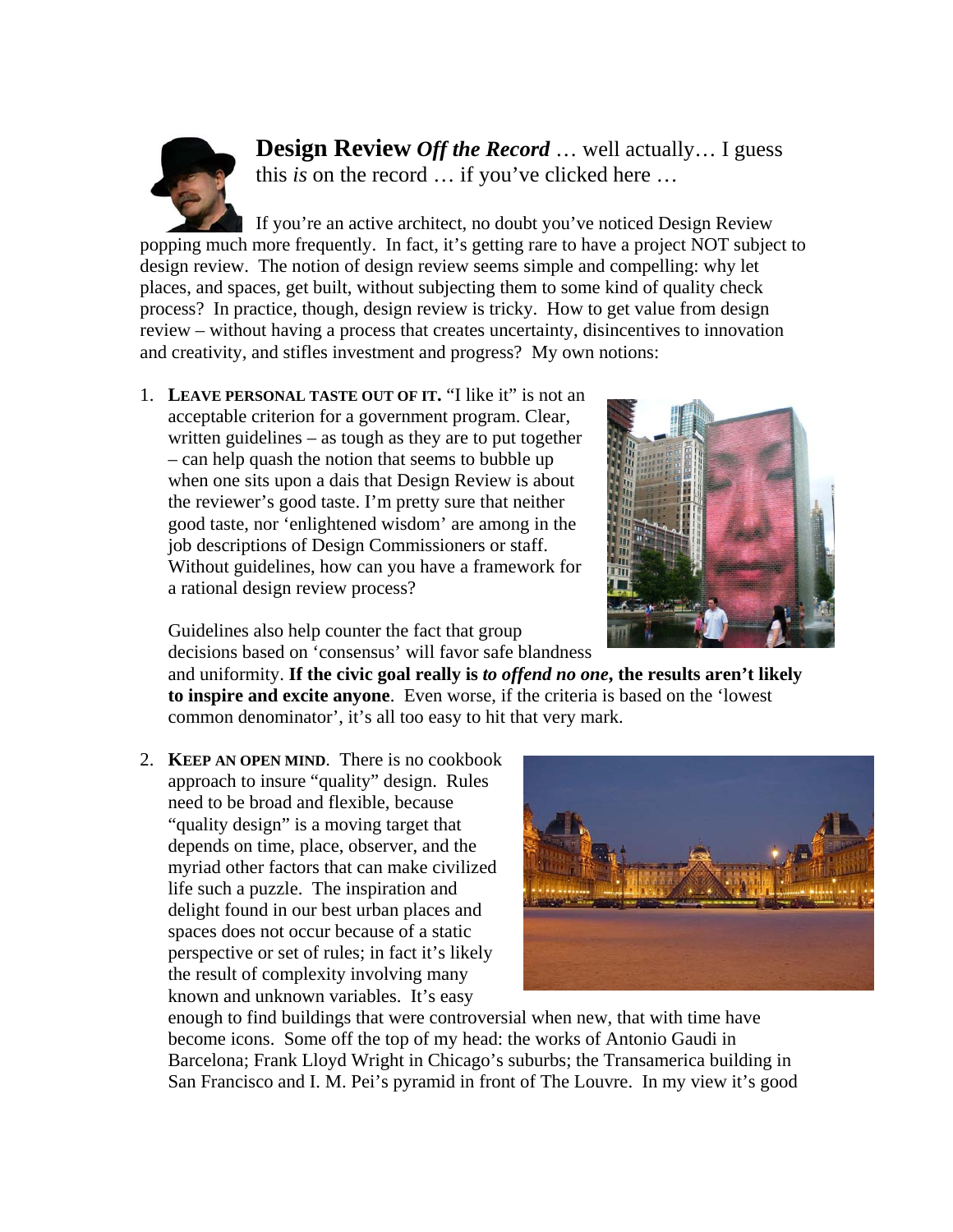to be loose and a bit messy, and allow for the 'happy accident' that only time will reveal as important.

3. **FOCUS ON THE PRIZE.** An ideal guideline makes it clear when there is an opportunity to sing, and when it's judged most appropriate to just hum softly. There are times and places where the best design approach is to fade to the background and be nearly invisible. Other times, a place really needs an icon, a symbol of hope and change, a rallying point for investment and dreams of the future. When the civic minds that lay



out the patterns reflected in guidelines find that 'background invisible design' is the ticket to success, I would suggest that should be spelled out clearly. Something along these lines would do: "Design buildings for this place that so blend into their background that, to the casual observer, they will appear not to be there at all." If that's what's wanted – say it!

On the other hand, for those places where visionary ideas are welcome; where change is part of encouraging investment, optimism, growth and healthy diversity, then **focus on the prize – the big picture that occurs over time.** As much as I admire the craftsman bungalows of the early 1900's, I know that most were built over the swept away bones of Victorians of the mid 1800's. How does a proposal fit with what exists … and how does it fit with what will be the future context over the lifespan of that building?

Thoughtful design is not completely driven by the present moment, but also informed by a vision for the surroundings at the mid-span of a building's life. Transformation of built places takes place in jolts, not always seamlessly, as building by building we are inspired by the courage of individual developers and their architects – who in turn are ideally supported and encouraged by well-informed, forward thinking planning professionals

## 4. **DESIGN BY COMMITTEE IS NOT PRETTY.**

When it comes to personal taste – everybody has some – and of course one person's personal preference is likely different than another person's. To try to get a bunch of individuals to each take some part of a b uilding – the light fixtures, the wall color, the molding – and put all those individual opinions together to make a design – OUCH! Suggestio ns:always welcome (particularly when offered



with a sense of humility and care). Conditions: Ouch! It's NOT paint by numbers. Please … resist the temptation to mess with the details.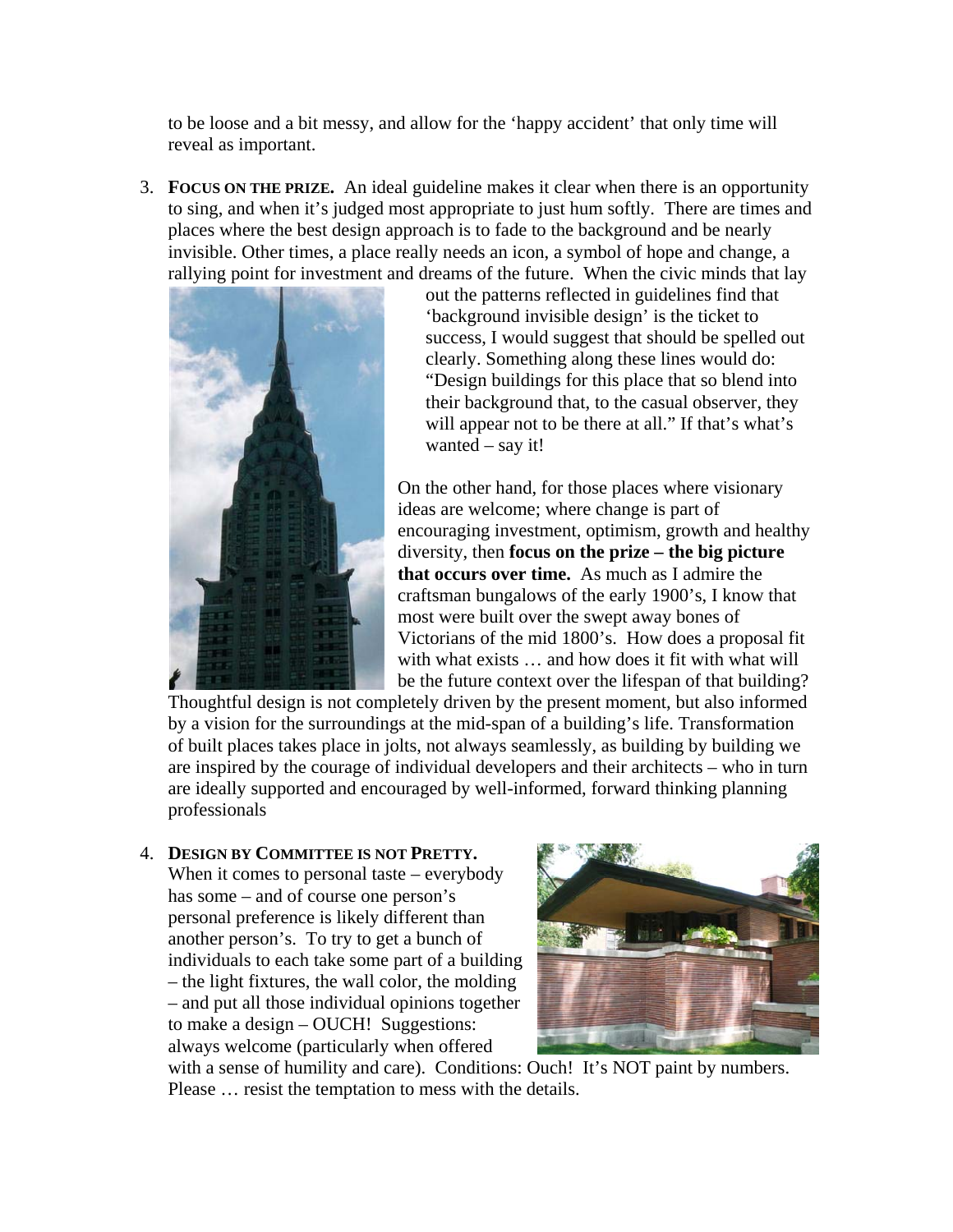Design on the fly is never a good idea. The impact of design changes cannot be properly considering in a public hearing. If a building gets flipped during a meeting, the city might end up with the equivalent view of a plumber's loose-fitting pants as he works under a sink. At the corner of Broadway and  $10<sup>th</sup>$  the ugly 'back' of a strip center faces the prime corner, reportedly as a result of design-on-the-fly conditions imposed during a public hearing.

In general, when 'design' is occurring *without knowledge or consideration of the program, the budget, or the schedule, it's not really design.*

5. **FOLLOW THE RULES** Any design review process that attempts to 'improve every submittal' is flawed in my view. Attempts to make what one person thinks is a B project into an A project - by applying conditions – is just as likely to take what another observer saw as an A project and mess it up to make a C. Projects which



meet the guidelines, and which have been crafted carefully in deference to the adopted standards should pass. If in processing a submittal it comes to light that the rules have weaknesses - by all means those should be addressed - but to avoid being inconsistent, arbitrary and capricious, those adjustments should not be made on the fly in the middle of the game! As I've already noted, I'm

all for suggestions that might lead to improvement in all design submittals, especially when they are presented in a positive and constructive way. I find that a dialogue will generally result in the intended effect even if the 'better ideas' are not literally adopted. All too common "Conditions of approval" that involve design details are in my view akin to adding or changing ingredients to another cook's recipe while the pot is on the stove. As often as not, too many cooks can lead to unpleasant surprises.

6. **BURY THE BAD.** In my book, the core mission of Design Review is to stop projects that will tear apart urban fabric. That's the basis for using Police power to regulate design – to just say "no". Bear in mind though, that with any process reasonable enough to not be onerous, a few rude boys will slip through. In time, most of these get fixed in the normal course of place evolution. An East Sac example the "porthole façade" of Dave's Shoes on Folsom Blvd caused grimaces to many for



years … until someone in an ownership position finally woke up to that fact that it's not good for business to have your store cited as the "ugliest in the area". We have to allow for a measure of messiness in my view – it goes with the territory of diversity of people, ideas, and aspirations – all of which add something to the rich tapestry of